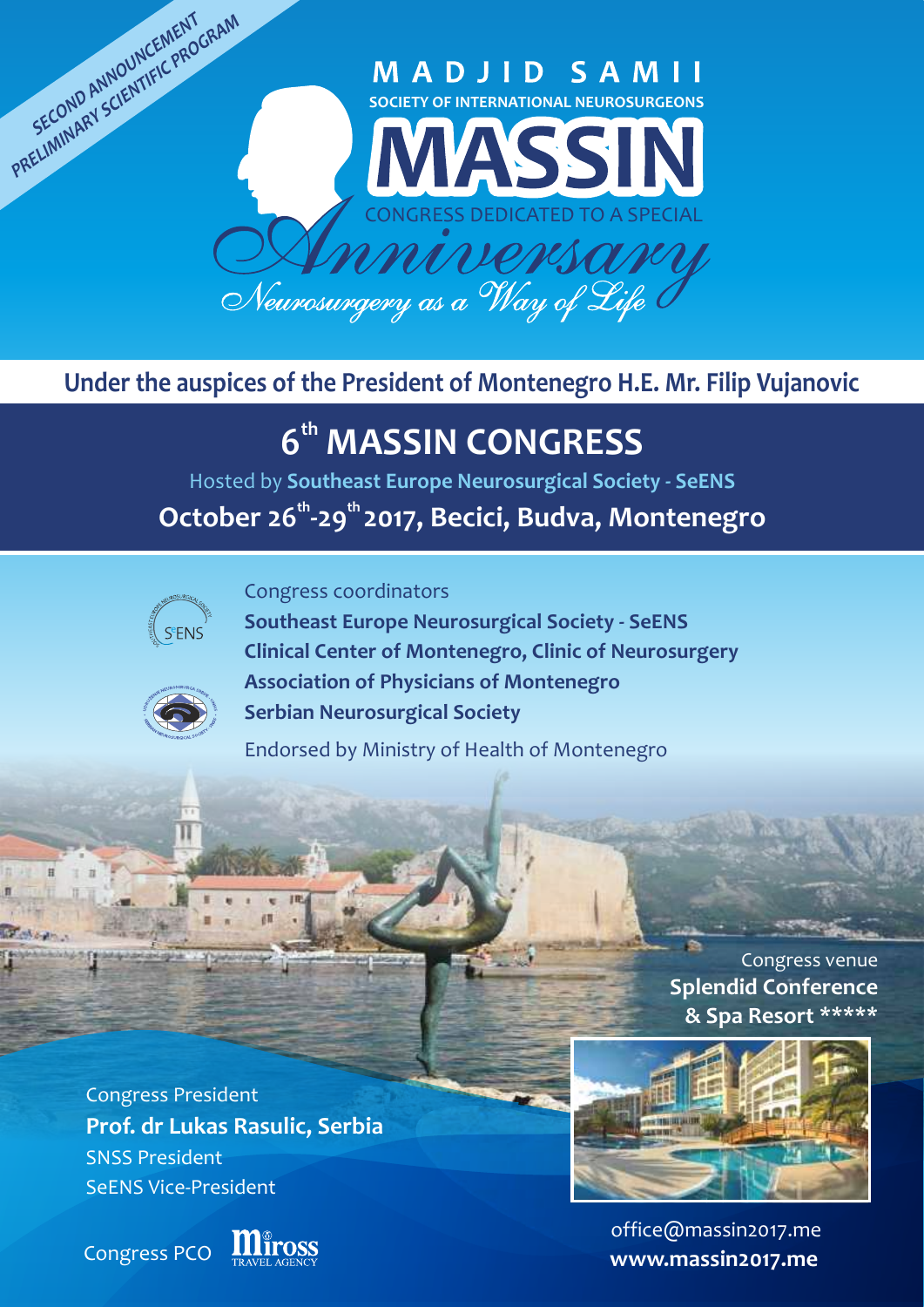



Dear colleagues and friends,

**th** It is my great honour, privilege and pleasure to welcome you to the **6 MASSIN Congress** in **Becici, Budva, Montenegro, October 26-29 2017**.

As is well known, the MASSIN meetings, aimed at sharing and developing Prof. Madjid Samii's vision and philosophy in neurosurgery, always have a special flavour due to the unique synergy of expertise and friendship. Aiming to enhance this synergy, the 6<sup>th</sup> MASSIN Congress is dedicated to a special **th** anniversary – the **80 birthday of Prof. Madjid Samii,** whose outstanding contribution to the field is captured in the motto *"Neurosurgery as a Way of Life"*, and can be acronymically summarized as follows:



In this brief characterization, particularly noteworthy are the three "Is" – **inspiration**, **innovation, instruction**. Prof. Madjid Samii is a living proof of the classic proverb "The best mode of instruction is to practice what we preach".

The 6<sup>th</sup> Massin Congress is hosted by the **Southeast European Neurosurgical Society (SeENS)**, which, guided by Prof. Madjid Samii's principles of the humanity of science, aims at promoting borderless academic, scientific, educational, professional, interpersonal and social exchange.

The choice of the Congress venue – the enchanting Mediterranean town of Budva, Montenegro, where mountains meet the sea and history meets the future – reflects the idea of borderless cooperation.

The Congress is organized in coordination with the **Association of Physicians in Montenegro, Clinical Centre of Podgorica/Clinic of Neurosurgery,** and **Serbian Neurosurgical Society**, and endorsed by the **Ministry of Health of Montenegro**.

We envisage a rich, dynamic and thought-provoking scientific programme, without specific thematic limits – presentations addressing all aspects of neurosurgery and neurosciences are welcomed. Aiming to further enhance and deepen true exchange of ideas and energy, we also envisage an outstandingly vibrant and exciting social programme. In other words, all the elements are there to make the  $6<sup>th</sup>$ MASSIN Congress a memorable experience.

Come and remember!

**Prof. dr Lukas Rasulic , Serbia** Congress President SNSS President SeENS Vice-President

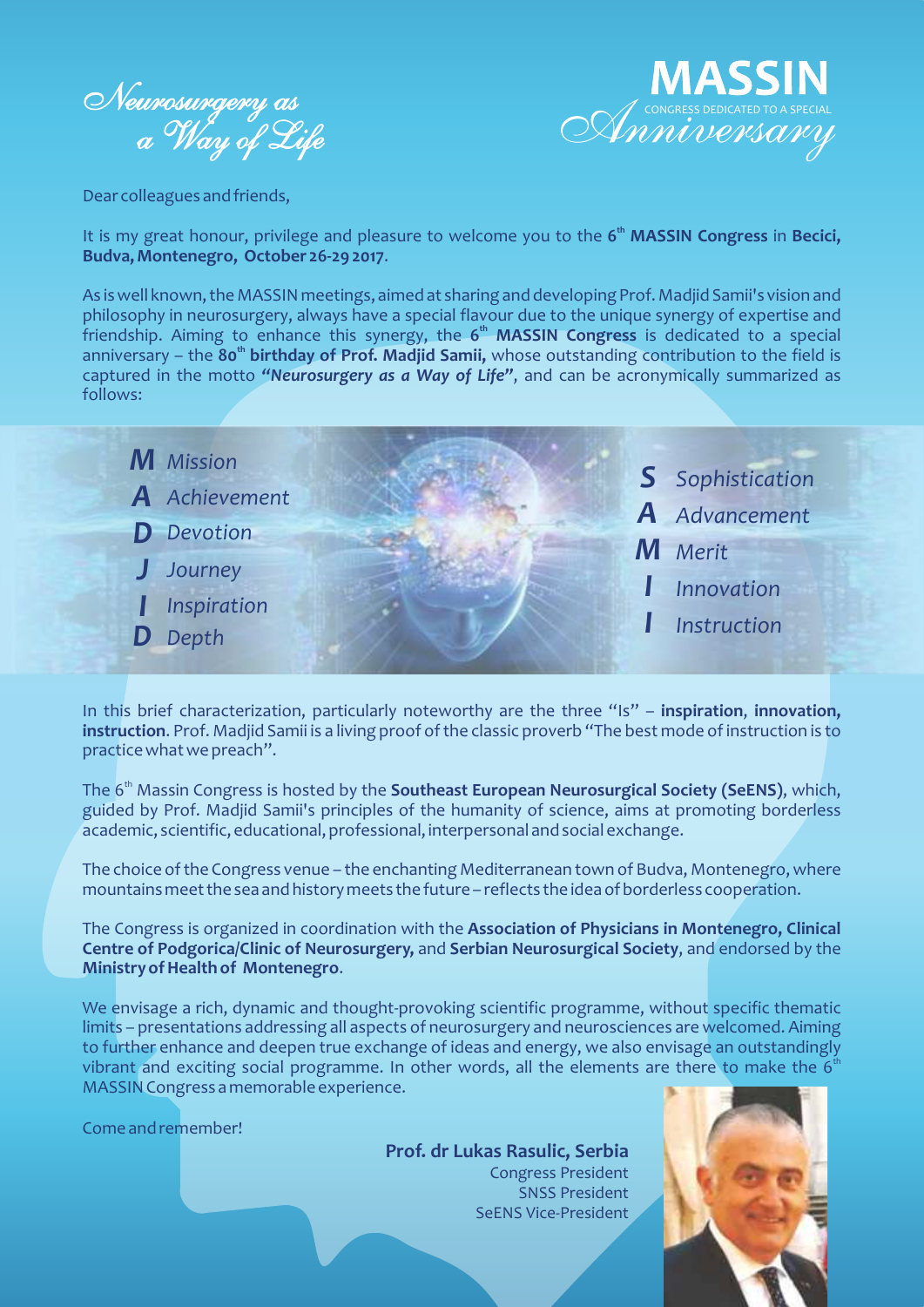

### **MASSIN 2017 ORGANIZING COMMITTEE**



**Prof. dr Kresimir Rotim** Co-President, SeENS President Croatia



**Prof. dr Novak Lakicevic** Co-President, Director of Neurosurgery Dept. Clinical Center of Montenegro



**Zorica Kovacevic** Co-President, Director of Clinical Center of Montenegro

## **INTERNATIONAL ORGANIZING COMMITTEE**

- · **Prof. dr Vaso Antunovic**, Special advisor to the Director of Clinical Center of Montenegro
- · **Prof. dr Miroslav Samardzic,** Senior consultant neurosurgen, Neurosurgery Deptartment, Clinical Center of Montenegro
- · **Dr Slobodan Tomic**, President of The Association of Physicians of Montenegro
- · **Dr Nebojsa Kavaric**, Director of Primary Health Care Center Podgorica, Montenegro
- · **Darko Petrusic, PhD,** Director General of the Directorate for Science and Research, Ministry of Science of Montenegro
- · **Prof. dr Filip Vukmirovic**, Director, Center for Science of Clinical Center of Montenegro
- · **Prof. dr Ioan Stefan Florian**, Head of Department, Department of Neurosurgery, Romania
- · **Prof. dr Alexandros Andreou**, Director of Department of Neurosurgery & Interventional Neuroradiology, Hygeia Medical Center, Athens, Greece
- · **Assist. Professor Tomislav Sajko**, Department of Neurosurgery, Sestre milosrdnice University Hospital Center, Zagreb, Croatia, Secretary of SEENS
- · **Prof. dr Petar Vulekovic**, Director of Neurosurgery, Clinical Medical Center of Vojvodina, Serbia
- · **Prof. Yavor Enchev,** Head, Department of Neurosurgery, University Hospital "St. Marina", Medical University of Varna, Bulgaria
- · **Dr Fatos Olldashi**, Chief of the Neurotrauma Department at the Trauma University Hospital, Tirana, Albania
- · **Prof. dr Venko Filipce**, University Department of Neurosurgery, Medical Faculty, Skopje, Macedonia
- · **Dr Ibrahim Omerhodzic**, Department of Neurosurgery, University Hospital Sarajevo, Bosnia and Herzegovina
- · **Assist. dr Djula Djilvesi**, Clinic of Neurosurgery, Clinical Center of Vojvodina, Novi Sad, Serbia

### **LOCAL ORGANIZING COMMITTEE**

- · **Prof. dr Ranko Lazovic,** Clinic for Surgery, Clinical Center of Montenegro, Podgorica
- · **Dr Slavko Djuraskovic,** Clinic for Neurosurgery, Clinical Center of Montenegro, Podgorica
- **Dr Boris Djurovic, Neurosurgery intern (resident)**
- Dr Vlado Popovic, Department of Neurosurgery Special hospital "Vaso Cukovic", Risan
- · **Dr Luka Borovinic,** Neurosurgery intern (resident)
- · **Dr Arsenije Radunovic,** Neurosurgery intern (resident)
- **Dr Ana Savicevic, Neurosurgery intern (resident)**
- · **Dr Rade Scekic,** Neurosurgery intern (resident)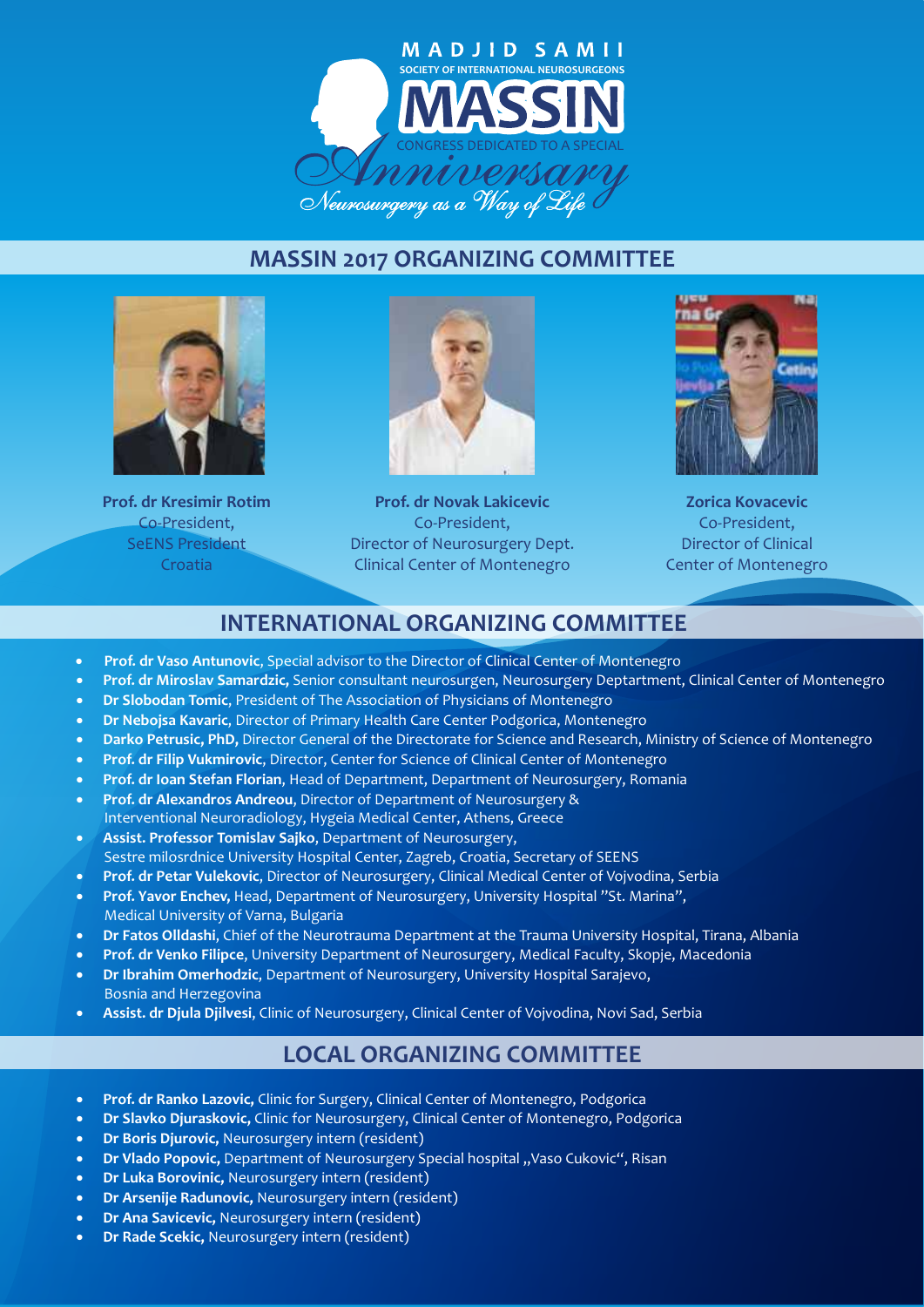

### **SCIENTIFIC COMMITTEE**

**Prof. dr Amer Al Shurbaji,**  Jordan

**Prof. dr Eiji Kohmura** Department of Neurosurgery, Kobe University Graduate School of Medicine, Chou-ku, Kobe, Japan

> **Prof. dr Laligam Sekhar** Universty of Washington, USA

**Prof. dr Ricardo Ramina** Chairman, Director WFNS Foundation Training Program, Brasil

**Prof. dr Marcos Tatagiba** Head of Neurosurgery Department of Tübingen University Hospitals, Germany

**Prof. Klaus von Wild** The Medical Faculty of the Westfälische Wilhelms-Universität Münster, **Germany** 

**Prof. dr Keki Turel** Bombay Hospital and Medical Reseach Centre, Neurosurgical Clinic, India

> **Prof. Mario Ammirati** Ohio State University, USA

**Prof. dr Helmut Bertalanffy** International Neuroscience Institute, Hanover, Germany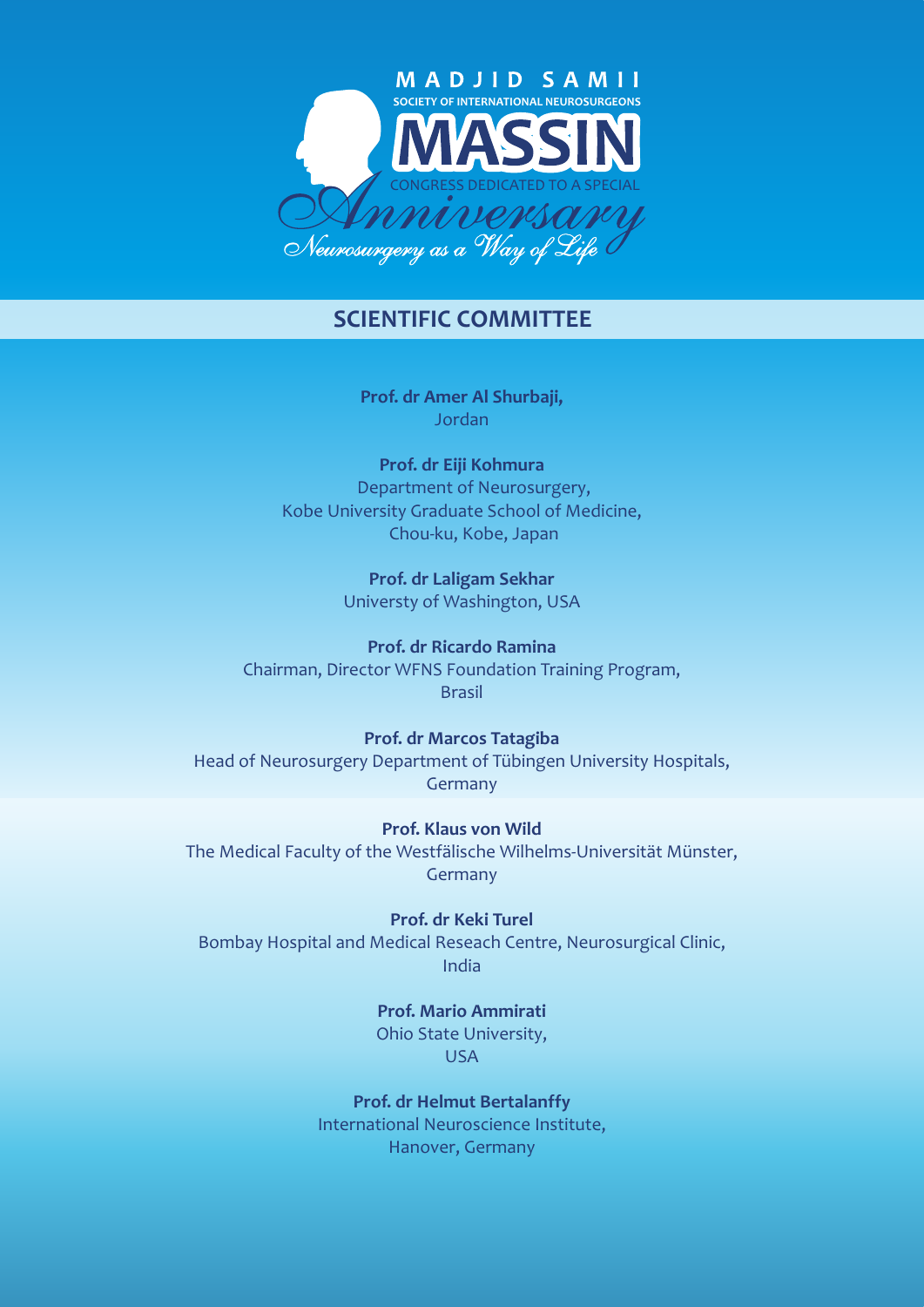

### **HONORARY COMMITTEE**

**H.E. Filip Vujanovic** President of Montenegro

**dr Kenan Hrapovic** Minister, Ministry of Health of Montenegro

**dr Sanja Damjanovic** Minister, Ministry of Science of Montenegro

**H.E. Branislav Micunovic** Ambassador of Montenegro in the Republic of Serbia

**H.E. Ranko Vujacic** Ambassador of Montenegro in the Federal Republic of Germany

**Acc. dr Dragan Vukcevic** President of Montenegrin Academy of Sciences and Arts

> **Prof. Radmila Vojvodic** Rector, University of Montenegro

**Acc. Prof. dr Goran Nikolic** Dean, Faculty of Medicine, University of Montenegro

**Mr. Velimir Mijuskovic** President of Chamber of Economy Montenegro

> **Mr. Dragan Krapovic** Mayor, City of Budva

**Mr. Slobodan Kruso Radovic** Montenegro Business Alliance

**Mr. Ranko Jovovic** President, Comp Comerc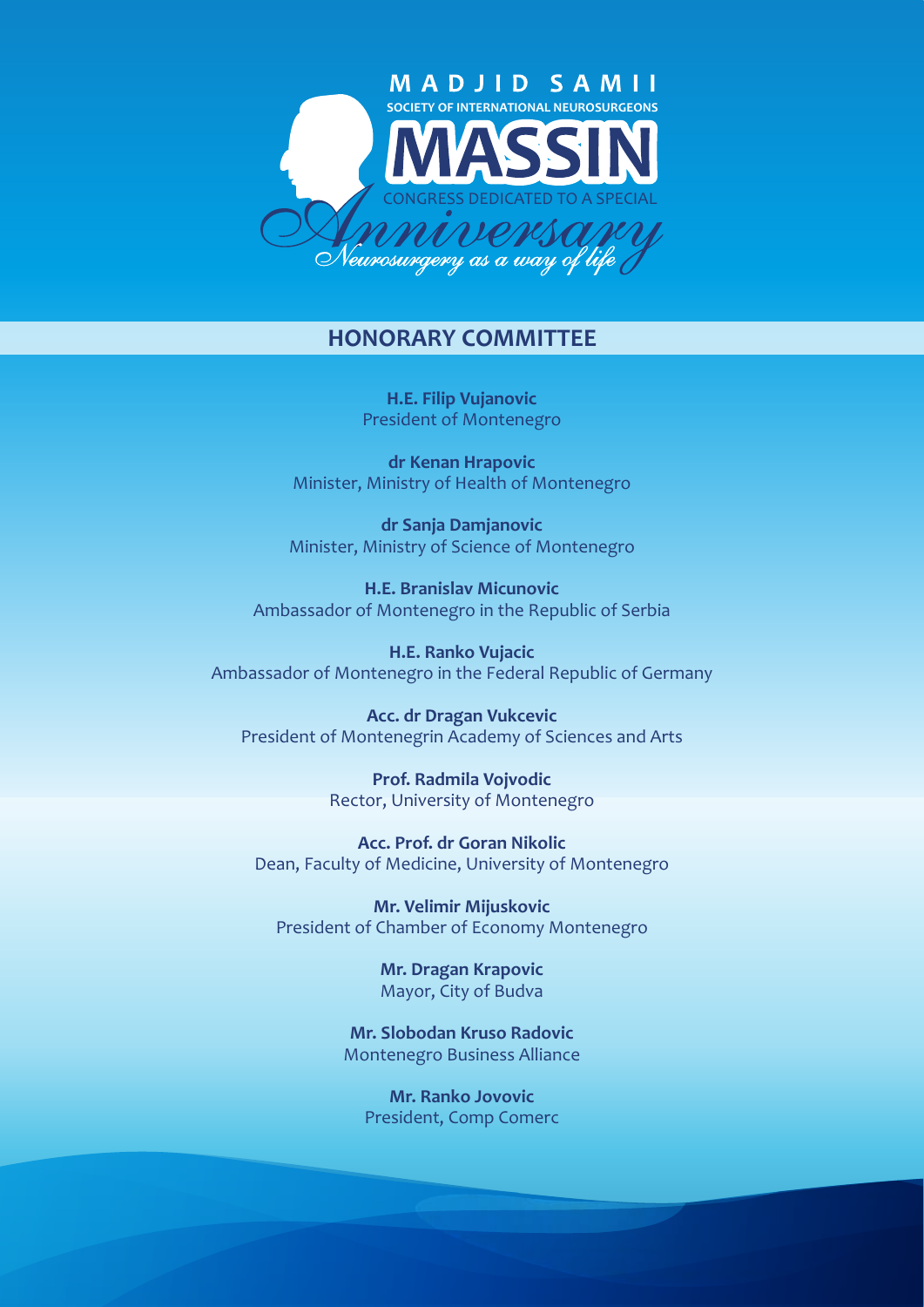

### **PAST MASSIN CONGRESS PRESIDENTS**

**· THE FIRST MASSIN MEETING** was held on **August 2007 Tubingen, GERMANY** President: **Marcos Tatagiba**



**· THE FOURTH MASSIN MEETING** was held on **September 2013 Kobe, JAPAN** President: **Eiji Kohmura**



**· THE SECOND MASSIN MEETING** was held on **July 2009 Curitiba, BRAZIL** President: **Ricardo Ramina**



**· THE FIFTH MASSIN MEETING was held on November 2015 Dead sea, JORDAN** President: **Amer Al Shurbaji**



**· THE THIRD MASSIN MEETING** was held on **July 2011 Seattle, USA** President: **Laligam Sekhar**



## **PAST MASSIN INTERIM MEETINGS PRESIDENTS**

**· THE FIRST MASSIN INTERIM MEETING** was held on **April 2012 Rio de Janeiro, BRAZIL** Organized by: **José Alberto Landeiro** and  **Ricardo Ramina** during the **XXXV CLAN** (Latin American Neurosurgical Congress)





**· THE SECOND MASSIN INTERIM MEETING** was held on **April 2016 Tehran, IRAN** Organized by: **S. Mohamad Ghodsi** during the **5th Symposium of World Federation of Neurosurgical Societies** 

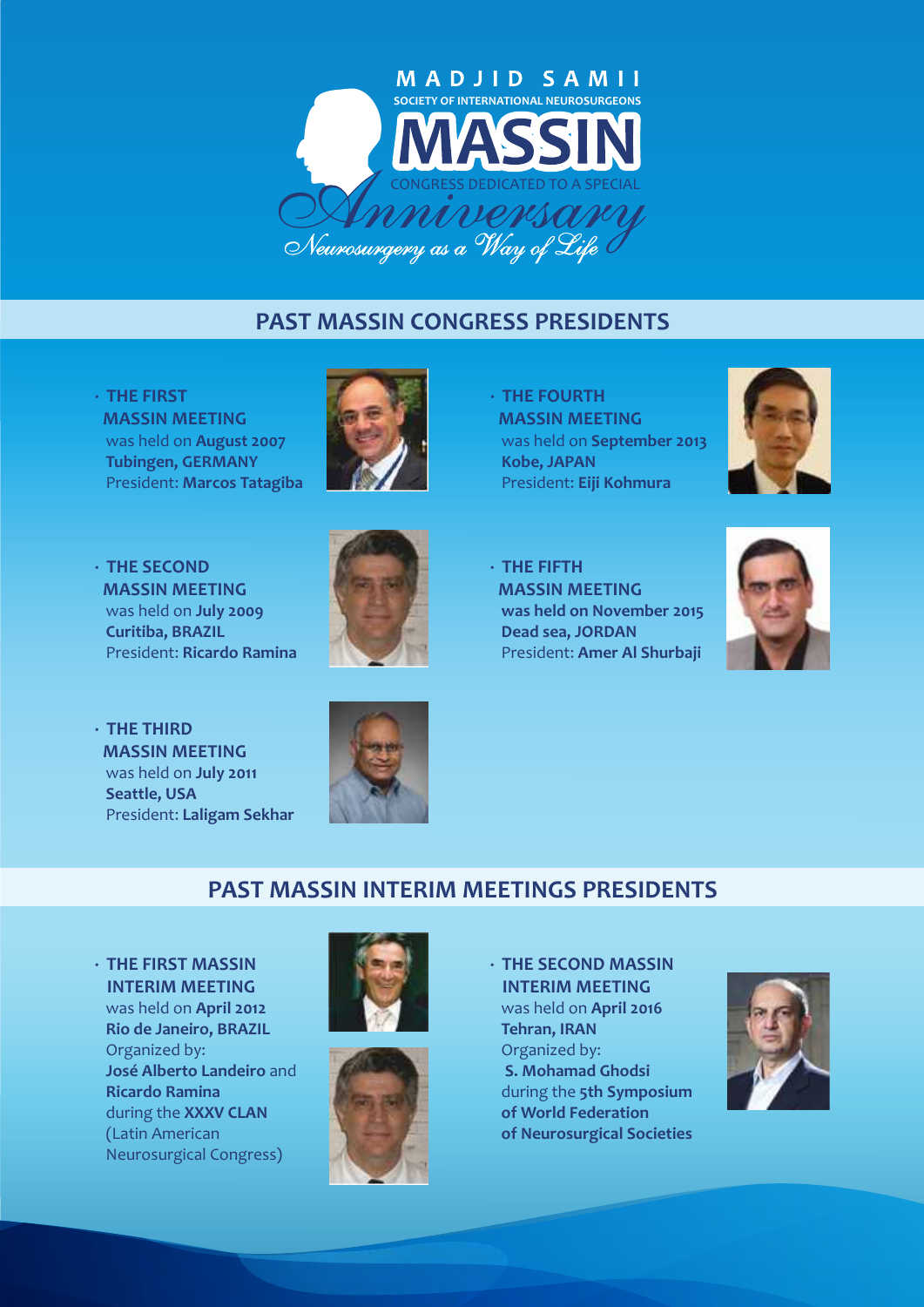### **INVITED SPEAKERS - FACULTY** / confirmed so far

**Al Shurbaji Amer,** Jordan **Ammirati Mario,** USA **Andreou Alexandros,** Greece **Antunovic Vaso,** Serbia **Arnautovic Kenan,** USA **Arraez Sanchez Miguel,**Spain **Bertalanffy Helmut,** Germany **Bosnjak Roman,** Slovenia **Caparoski Aleksandar,** Macedonia **Ciurea Alexandru-Vlad,** Romania **Demetriades Andreas,** UK **Djilvesi Djula,** Serbia **El Khamlichi Abdeslam,** Morocco **Enchev Yavor Petkov,** Bulgaria **Fahlbusch Rudolf,** Germany **Ferraresi Stefano,** Italy **Filipce Venko,** Macedonia **Florian Ioan Stefan,** Romania **Foroglou Nicolas,** Greece **Gabrovsky Nikolay,** Bulgaria **Garozzo Debora,** Italy **Gentili Fred,** Canada **Gerganov Venelin,** Germany **Kanaan Imad N.,** Saudi Arabia **Kawase Takeshi,** Japan **Kohmura Eiji,** Japan **Konovalov Alexander,** Russia **Lafuente Jesus,** Spain **Lakicevic Novak,** Montenegro **Ling Feng,** China

**Millesi Hanno,** Austria **Morcos Jacques J.,** USA **Olldashi Fatos,** Albania **Omerhodzic Ibrahim,** BiH **Peker Selçuk,** Turkey **Potapov Alexander,** Russia **Ramina Ricardo,** Brazil **Rasulic Lukas,** Serbia **Richling Bernd,** Austria **Rotim Kresimir,** Croatia **Sajko Tomislav,** Croatia **Samii Amir,** Germany **Samii Madjid,** Germany **Selviaridis Panagiotis,** Greece **Skomorac Rasim,** BiH **Socolovsky Mariano,** Argentina **Solaroglu Ihsan,** Turkey **Spagnuolo Edgardo,** Uruguay **Splavski Bruno,** Croatia **Stojanovic Nebojsa,** Serbia **Tomasello Francesco,** Italy **Tu Yong Kwang,** Taiwan **Türe Ugur,** Turkey **Turel Keki,** India **Urculo-Bareno Enrique,** Spain **von Wild Klaus,** Germany **Vorsic Matjaz,** Slovenia **Vukic Miroslav,** Croatia **Vulekovic Petar,** Serbia **Zverina Eduard,** Chech Republic

*Congress will be accredited by European Accreditation Council for Continuing Medical Education (EACCME) and Medical Chamber of Montenegro*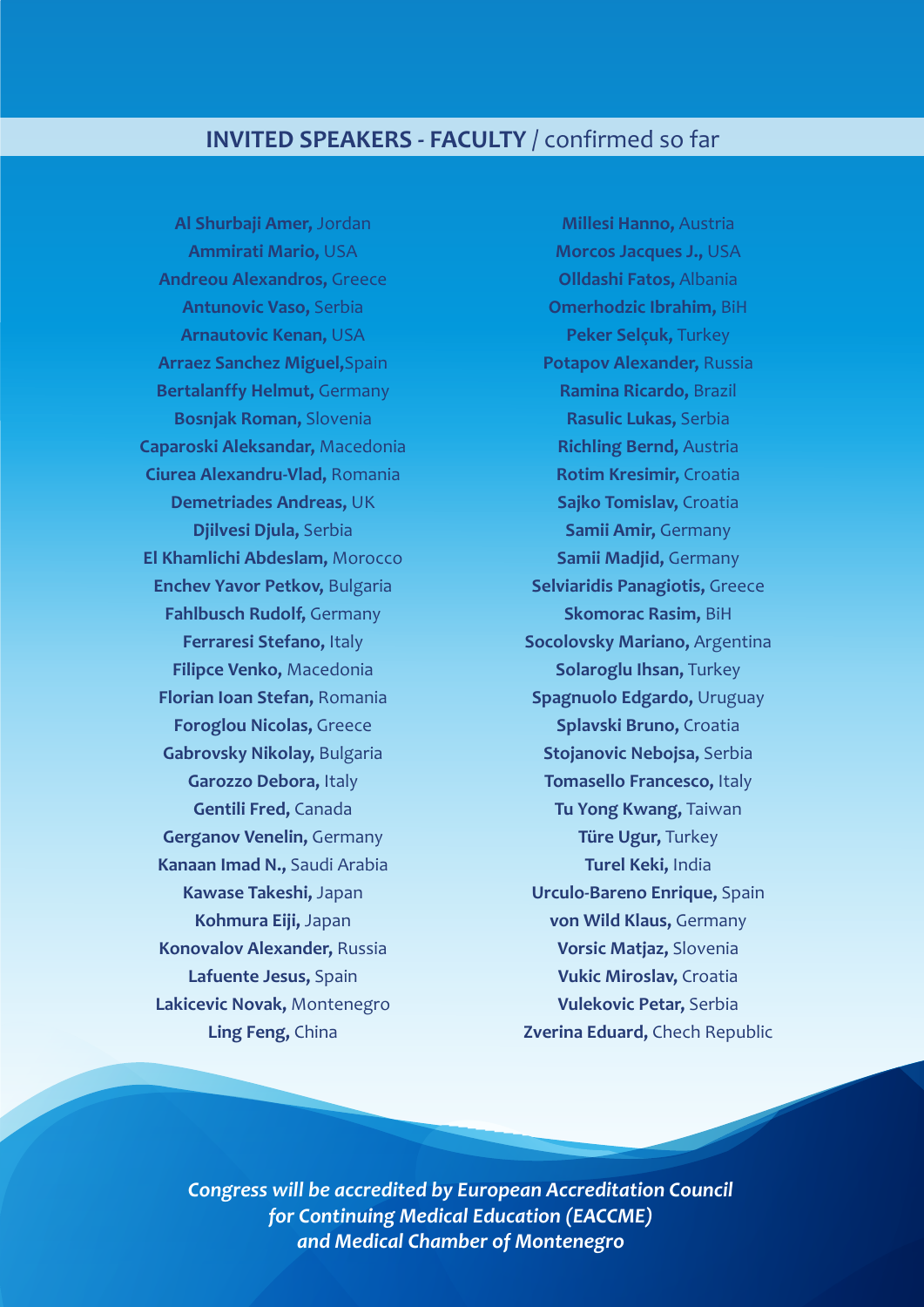# **THURSDAY, October 26<sup>th</sup> 2017**

08.00 Registration

### **PLENARY SESSION – HEALTH CARE**

- 09.00-09.20 **History of Neurosurgery in Montenegro** *Novak Lakicevic, Montenegro*
- 09.20-09.40 **History of Neurosurgery in Serbia** *Vaso Antunovic, Serbia*
- 09.40-10.00 **Primary Health Care in Montenegro** *Nebojsa Kavaric, Montenegro*
- 10.00-10.20 **Current Concepts and Future Perspectives of Health Care in Montenegro** Kenan Hrapovic, Montenegro
- 10.20-10.40 **Neurosurgery and Neuroscience in Southeast Europe** Lukas Rasulic, Serbia
- 10.40-11.00 **Discussion & Getting together**

### **OPENING CEREMONY**

### 11.00-12.00 *Welcome Addresses*

**Prof. Dr Lukas Rasulic**, Congress President, SNSS President, Serbia

**H.E. Filip Vujanovic**, President of Montenegro

**Dr Kenan Hrapovic**, Ministry of Health of Montenegro

**Dr Sanja Damjanovic**, Ministry of Science of Montenegro

**Prof. Radmila Vojvodic**, Rector, University of Montenegro

**Acc. dr Dragan Vukcevic**, President of Montenegrin Academy of Sciences and Arts

**Acc. Prof. dr Goran Nikolic**, Dean, Faculty of Medicine, University of Montenegro

**Zorica Kovacevic**, Director of Clinical Center of Montenegro, OC Co-President

**Prof. dr Novak Lakicevic**, Head of Neurosurgery Department, CMC of Montenegro, OC Co-President

**Prof. dr Kresimir Rotim**, SeENS President, OC Co-President, Croatia

**Hall 1**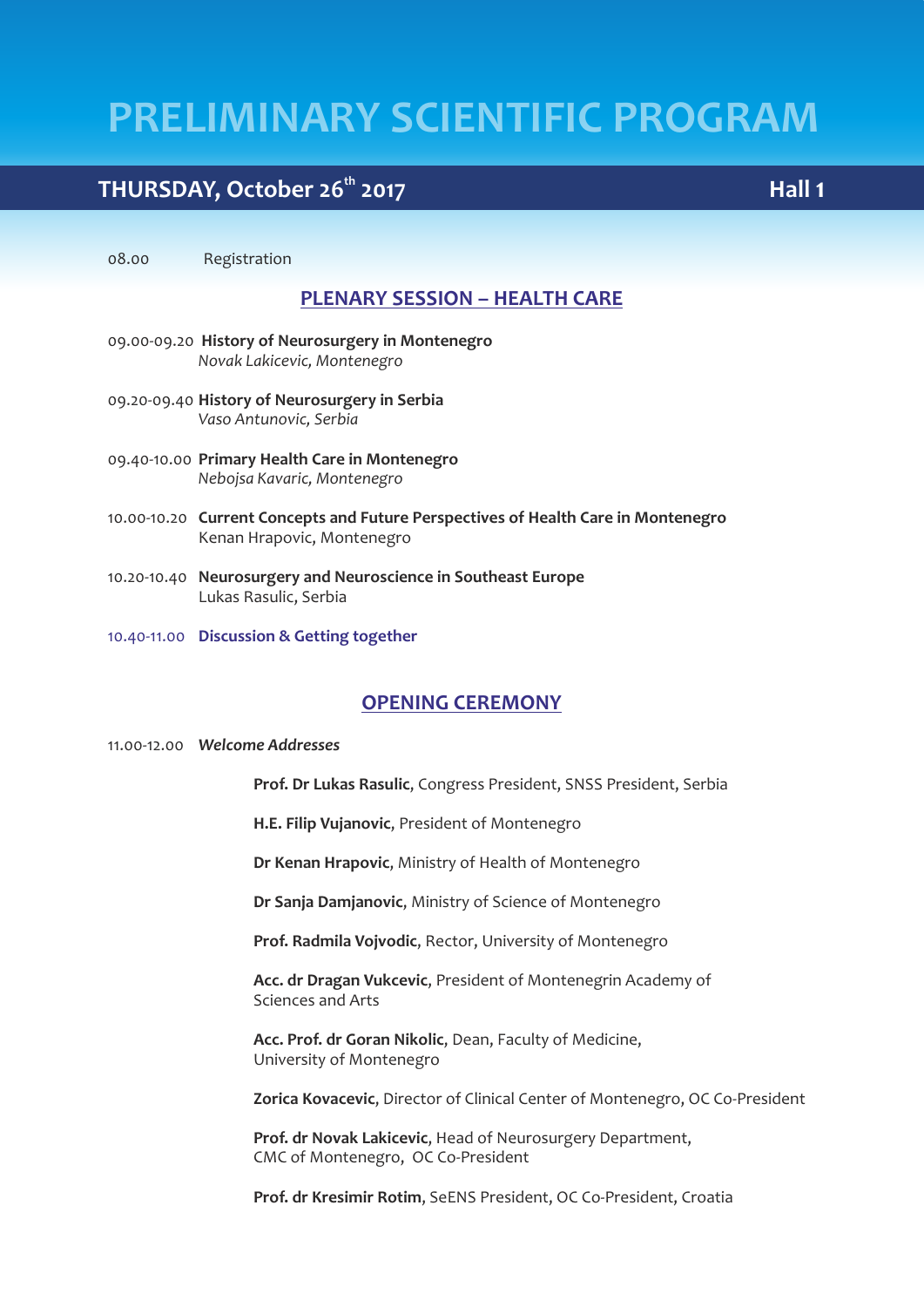# **THURSDAY, October 26<sup>th</sup> 2017**

**12.00-13.00 KEY NOTE LECTURE Neurosurgery as a way of life -** *Madjid Samii INTRO Lukas Rasulic*

### 13.00-14.00 **Lunch**

### **PLENARY SESSION – VASCULAR**

- 14.00-14.20 **Role of Bypass Surgery for Cerebral Ischemia and Moyamoya disease in 2017** Jacques J. Morcos, USA
- 14.20-14.40 **Surgical management of giant and complex intracranial aneurysm** Yong Kwang Tu, Taiwan
- 14.40-15.00 **Revolutionary Change for Dural avf Treatment 800 Cases Experience** Feng Ling, China
- 15.00-15.20 **Embolization or Microsurgery for Brain Aneurysms in 2017** Bernd Richling, Austria
- 15.20-15.40 **Traumatic Extracranial and Intracranial Dissections. Diagnosis and Therapeutic management** Alexandros Andreou, Greece
- 15.40-16.00 **Coiling or Clipping in the Management of Intracranial Aneurysms** Panagiotis Selviaridis, Greece
- 16.00-16.20 **Microsurgery/endovascular/combined treatment of intracranial vascular lesions** Kresimir Rotim, Croatia
- 16.20-16.40 **Aneurysms Surgery in the 8 and 9 Decade Misdiagnosis in SAH Surgery of Aneurysms After Coil** Edgardo Spagnuolo, Uruguay
- 16.40-17.00 **Impact of Intraoperative Rupture of Cerebral Aneurysms on Final Outcome of Intervention** Novak Lakicevic, Montenegro
- 17.00-17.20 **Hybrid Vascular Neurosurgery in Skopje, Macedonia** Venko Filipce, Macedonia
- 17.20-17.40 **Cerebral Vasospasm After Aneurysmal Subarachnoid Haemorrhage** Djula Djilvesi, Serbia

17.40-18.00 **Discussion**

### **Hall 1**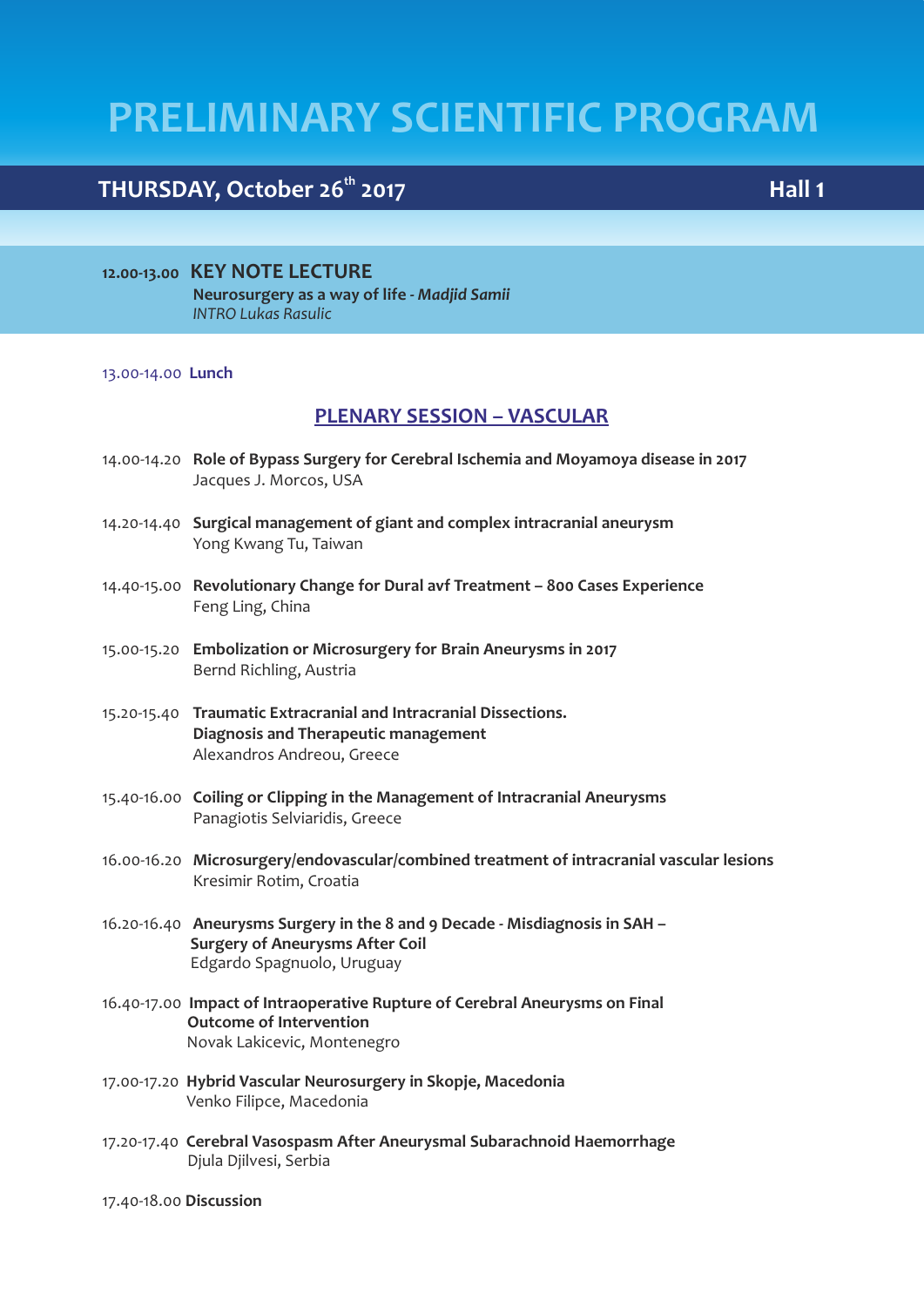**Hall 1**

# **FRIDAY, October 27<sup>th</sup> 2017**

| 08.00                      | Registration                                                                                                                                     |
|----------------------------|--------------------------------------------------------------------------------------------------------------------------------------------------|
|                            | <b>PLENARY SESSION - SKULL BASE</b>                                                                                                              |
| 09.00-09.20                | Cranyopharyngiomas: a Lifetime of Lessons, Pitfalls and Surgical Results<br>Alexander Konovalov, Russia                                          |
| 09.20-09.40                | Skull Base Surgery - Beyond the Approach<br>Eiji Kohmura, Japan                                                                                  |
| 09.40-10.00                | <b>Petroclival Meningiomas</b><br>Ricardo Ramina, Brazil                                                                                         |
| 10.00-10.20                | Management of Central Skull Base Meningiomas a Judgement Call<br>Imad N. Kanaan, Saudi Arabia                                                    |
| 10.20-10.40                | The Role of Basal Cisterns in the Development of Skull Base Meningiomas<br>Ioan Stefan Florian, Romania                                          |
| 10.40-11.00                | Parasellar Tumors: Surgical Strategy Based on the Meningeal Anatomy<br>Takeshi Kawase, Japan                                                     |
| 11.00-11.20<br>11.20-11.40 | <b>Discussion</b><br>Coffee break                                                                                                                |
| 11.40-12.00                | Anterior Skull Base Meningiomas: Is There Any Role for the Endoscopic Approach?<br>Fred Gentili, Canada                                          |
| 12.00-12.20                | What are the Perspectives of the Vestibular Schwannoma (VS) Treatment?<br>Vaso Antunovic, Serbia                                                 |
| 12.20-12.40                | Microsurgical Anatomy of the Internal Auditory Canal in<br>Vestibular Schwannomas by Samii's Technique<br>Enrique Urculo-Bareno, Spain           |
| 12.40-13.00                | <b>Management of Large Cranyopharyngiomas: Approach Selection</b><br>Venelin Gerganov, Germany                                                   |
| 13.00-13.20                | Anterior Cranial Base Lesions: The Supraorbital Approach is Safe and Less Invasive<br>Alberto Delitala, Italy                                    |
| 13.20-13.40                | Vestibular Schwannoma Microsurgery - How to Avoid Postoperative<br>Non-neurologic Complications and Infections<br>Eduard Zverina, Chech Republic |
| 13.40-14.00<br>14.00-15.00 | <b>Discussion</b><br>Lunch                                                                                                                       |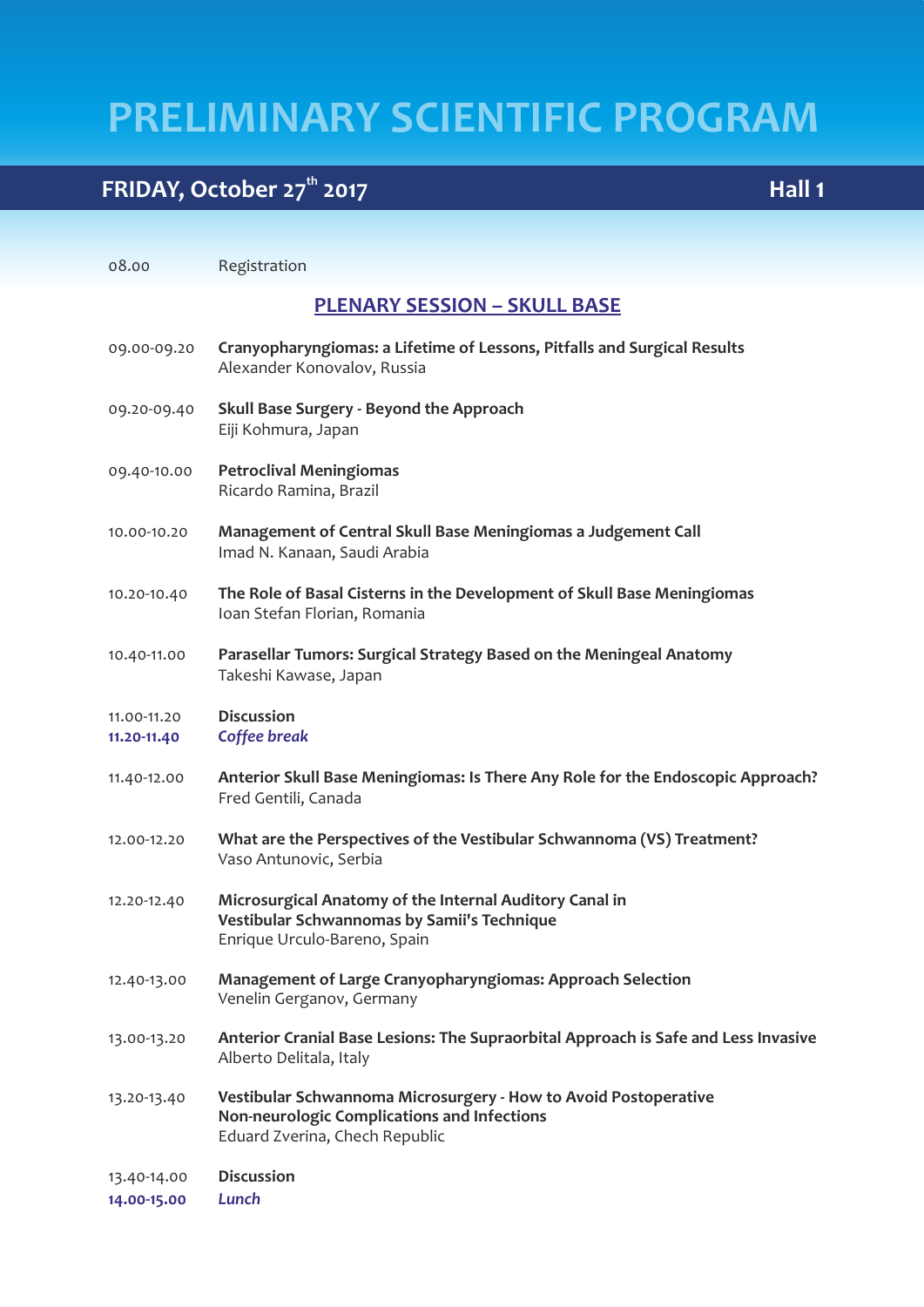# **the FRIDAY, October 27<sup>th</sup> 2017 Hall 1 Hall 1**

### **PLENARY SESSION – NEUROONCOLOGY**

| 15.00-15.20 | Have to do Something with "Pituitary Surgery" |
|-------------|-----------------------------------------------|
|             | Rudlof Fahlbusch, Germany                     |

- 15.20-15.40 **Pituitary Surgery: Experience in 650 Cases Using Different Approaches** Amer Al Shurbaji, Jordan
- 15.40-16.00 **Surgery of Brainstem Ponto-Mesencephalic Tumors** Miguel Arraez Sanchez, Spain
- 16.00-16.20 **Surgical Anatomy of Supratentorial Midline Lesions** Ugur Ture, Turkey
- 16.20-16.40 **Challenges in Brain Glioma Management** Nicolas Foroglou, Greece
- 16.40-17.00 *Coffee break*
- 17.00-17.20 **Gamma Knife Radiosurgery for Cystic Vestibular Schwannomas** Selcuk Peker, Turkey
- 17.20-17.40 **New insights into the pathogenesis of high grade gliomas** Ihsan Solaroglu, Turkey
- 17.40-18.00 **Primary Posterior Fossa Tumors in Adults** Ibrahim Omerhodzic, Bosnia and Herzegovina
- 18.00-18.20 **Treatment of Cranial Meningiomas in Canton Hospital Zenica** Rasim Skomorac, Bosnia and Herzegovina
- 18.20-18.40 **Endoscopic endonasal approach to medial and lateral parasellar pituitary adenomas, selected suprasellar craniopharyngiomas and meningiomas**  Roman Bosnjak, Croatia
- 18.40-19.00 **Discussion**

*21.00-00.00 GALA DINNER*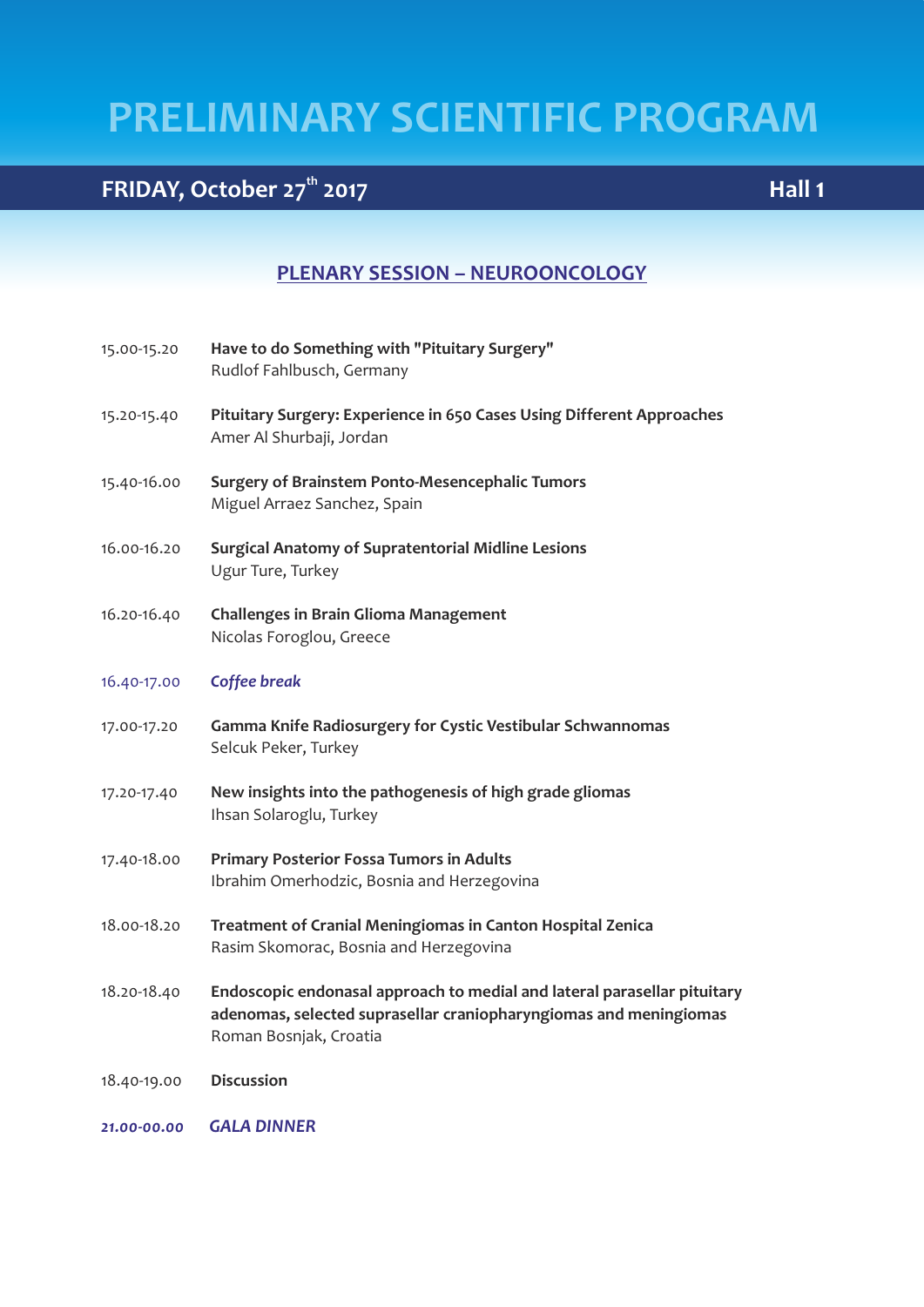# **the FRIDAY, October 27<sup>th</sup> 2017 Hall 2**

### **YOUNG NEUROSURGEONS FORUM MASSIN, SEENS AND SNSS AWARDS for 2017**

- 11.00-14.00 **TBA**
- 14.00-15.00 *Lunch*

### **FREE PAPERS – ORAL PRESENTATION AND E-POSTER**

- 15.00-16.40 **TBA**
- **16.40-17.00** *Coffee break*
- 17.00-19.00 **TBA**

*21.00-00.00 GALA DINNER*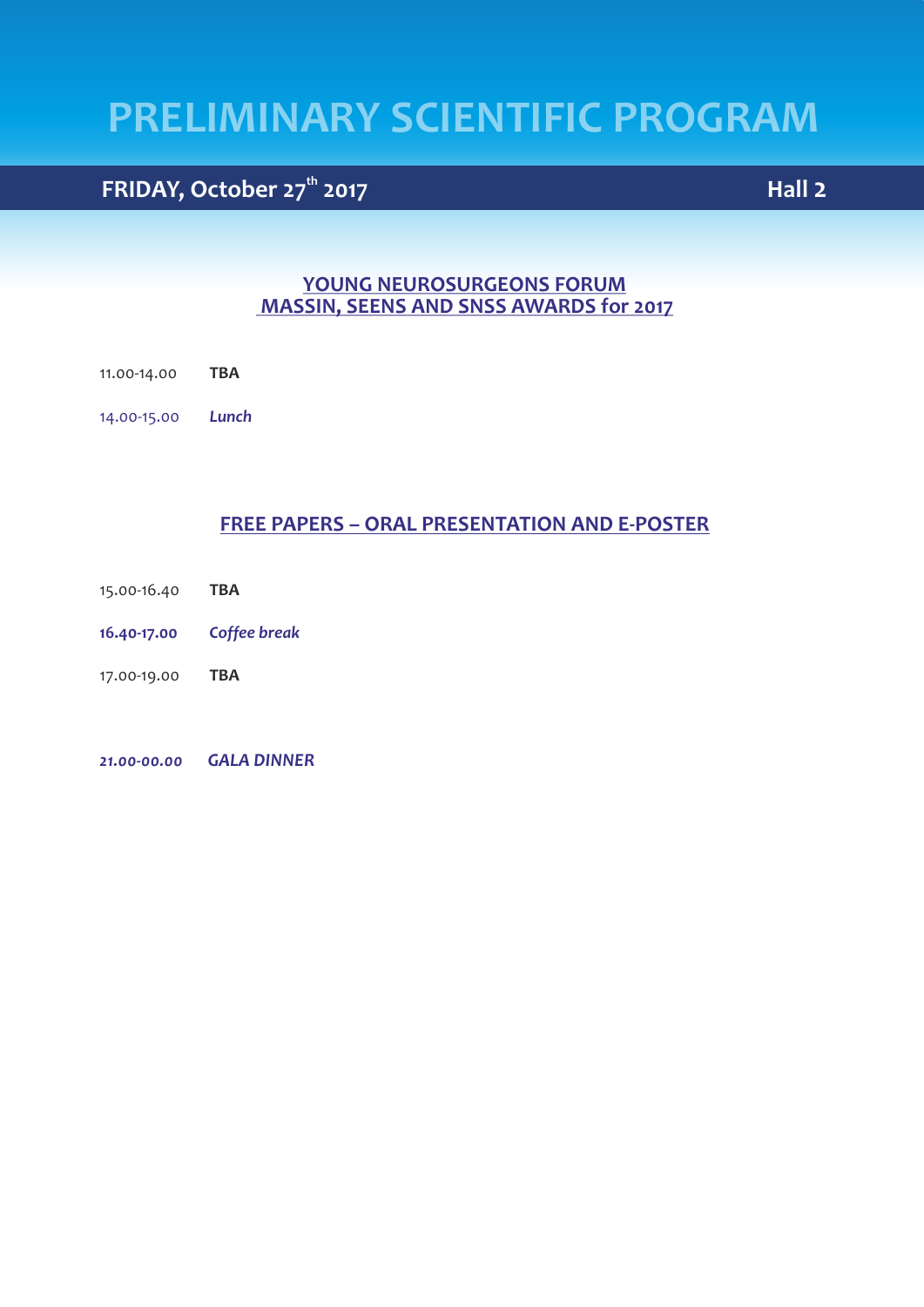# **the SATURDAY, October 28<sup>th</sup> 2017 Hall 1**

08.00 Registration

### **PLENARY SESSION – SPINE**

09.00-09.20 **Management of craneocervcial fractures** Jesus Lafuente 09.20-09.40 **Spinal Cord Tumors: Personal Experience Over 14 Years** Kenan Arnautovic, USA 09.40-10.00 **Cauda Equina Syndrome and Emergency MRI Scanning: What are We Missing?** Andreas Demetriades, UK 10.00-10.20 **Intradural Spinal Tumors: Surgical Considerations and Institutional Experience** Tomislav Sajko, Croatia 10.20-10.40 **Multisegmental 3D Approaches in Resolving Pathological Processes of the Cervical Spine** Nebojsa Stojanovic, Serbia 10.40-11.00 **Anterior Cervical Disectomy and Fusion** Aleksandar Caparoski, Macedonia 11.00-11.20 **TBA** Miroslav Vukic, Croatia 11.20-11.40 **Surgical treatment options for metastatic spinal disease** Matijaz Vorsic, Slovenia

11.40-12.00 **Discussion**  12.00-12.20 *Coffee break*

### **PLENARY SESSION – FUNCTIONAL NEUROSURGERY**

- 12.20-12.40 **Microvascular Decompression forTrigeminal Neuralgia: Technical Refinement for Complication Avoidance** Francesco Tomasello, Italy
- 12.40-13.00 **Surgical Options for Epilepsy** Mario Ammirati, USA
- 13.00-13.20 **Trigemial Neuralgia: Persisting pain despite MVD? Causes?? Solutions** Keki Turel, India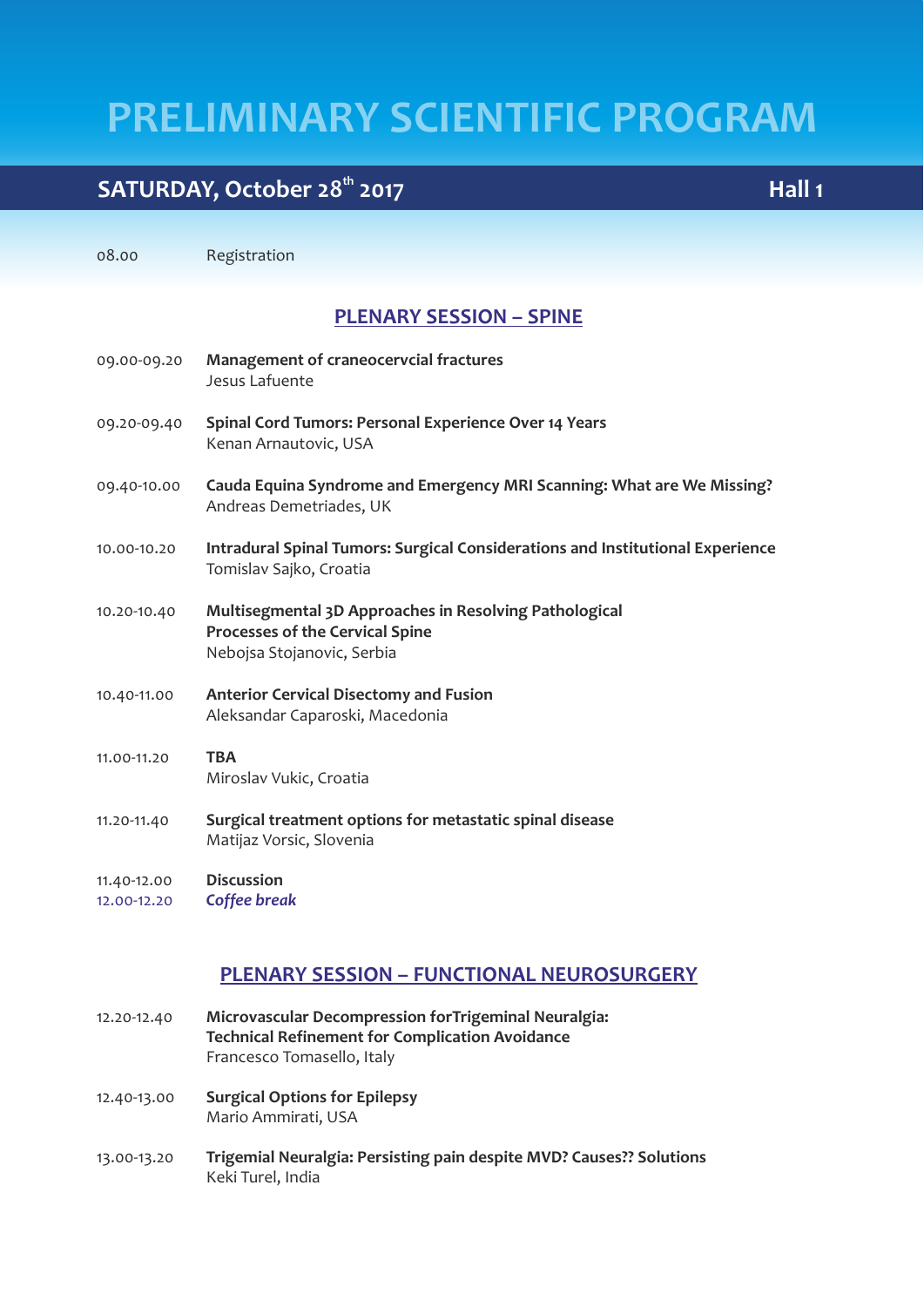# **the SATURDAY, October 28<sup>th</sup> 2017 Hall 1 Hall 1**

| 13.20-13.40                | The auditory midbrain implant $-$ a new prothesis for hearing<br>restoration in neuronal deafness<br>Amir Samii, Germany  |
|----------------------------|---------------------------------------------------------------------------------------------------------------------------|
| 13.40-14.00                | <b>Management of Sellar Region Arachnoid Cysts</b><br>Concezio di Rocco, Germany                                          |
| 14.00-14.20                | <b>Surgery for Cranial Nerves Function Disease</b><br>Giovanni Broggi, Italy                                              |
| 14.20-14.40                | Anterior Temporal Lobectomy & Amygdalo-Hippocampectomy<br><b>Associated Complications</b><br>Konstantinos Fountas, Greece |
| 14.40-15.00<br>15.00-16.00 | <b>Discussion</b><br>Lunch                                                                                                |

### **PLENARY SESSION – PERIPHERAL NERVE SURGERY**

- 16.00-16.20 **The fascicular pattern of the Peripheral Nerves** Hanno Millesi, Austria
- 16.20-16.40 **Nerve Graft- Induced Poly Focal Spinal Cord Neuroplasticity in RAT Model** Klaus von Wild, Germany
- 16.40-17.00 **Brain Plasticity: Keep it in mind** Mariano Socolovsky, Argentina
- 17.00-17.20 **Indications for surgery in BPI: When should we operate?** Debora Garozzo, Italy
- 17.20-17.40 **Surgery around the Neuroforamen: Indications, Technical Nuances and Results** Stefano Ferraresi, Italy
- 17.40-18.00 **Brachial Plexus Surgery Long and Hard Task** Lukas Rasulic, Serbia
- 18.00-18.20 **Discussion**
- **21.00 00.00** *FAREWELL PARTY*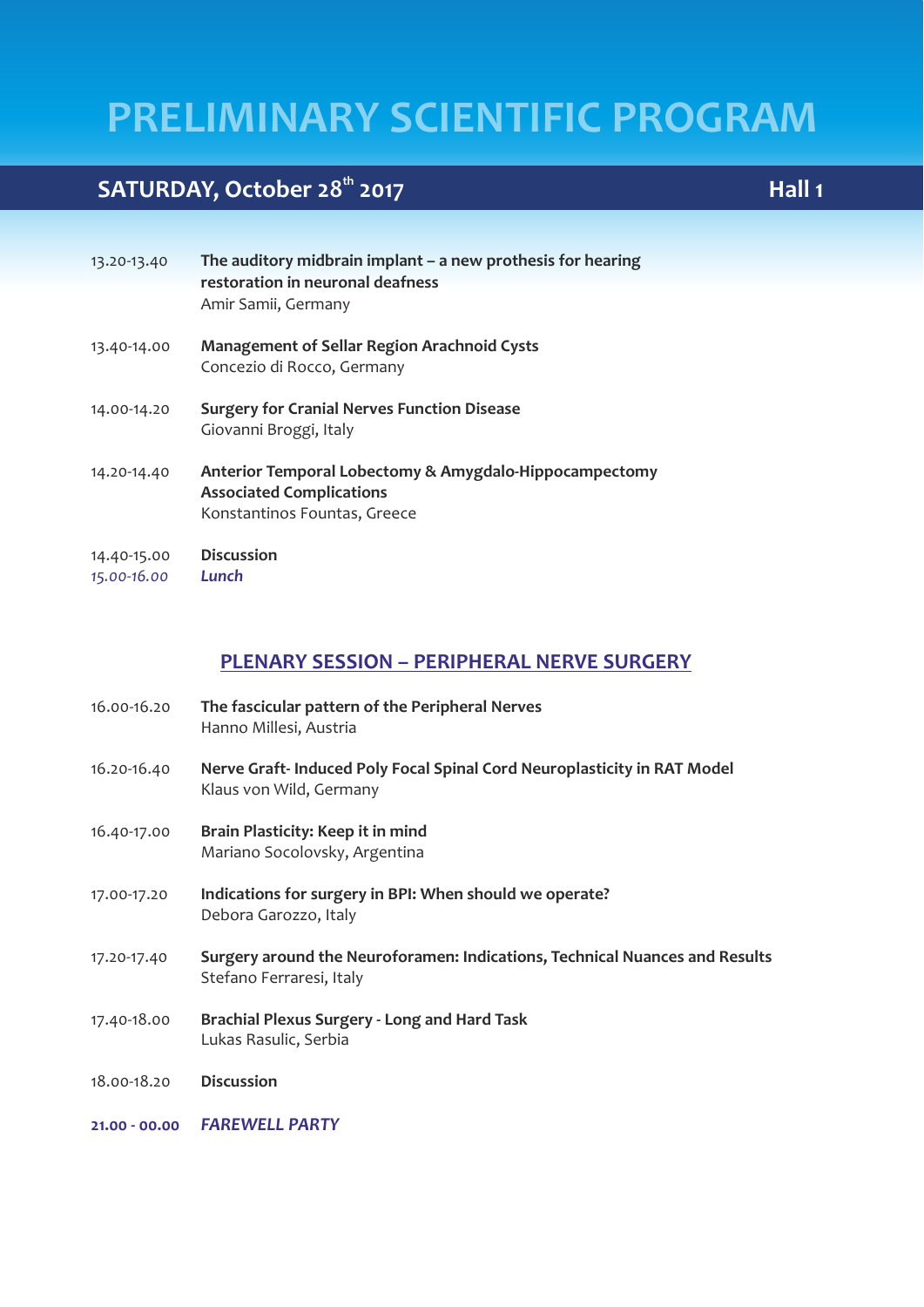**the SATURDAY, October 28<sup>th</sup> 2017 Hall 2 Hall 2** 

### **YOUNG NEUROSURGEONS FORUM MASSIN, SEENS AND SNSS AWARDS for 2017**

- **12.00-15.00 TBA**
- **15.00-16.00** *Lunch*

### **FREE PAPERS – ORAL PRESENTATION AND E-POSTER**

**16.00-17.30 TBA**

### **FREE PAPERS – ORAL PRESENTATION AND E-POSTER**

**17.30-18.30 TBA**

**21.00 - 00.00** *FAREWELL PARTY*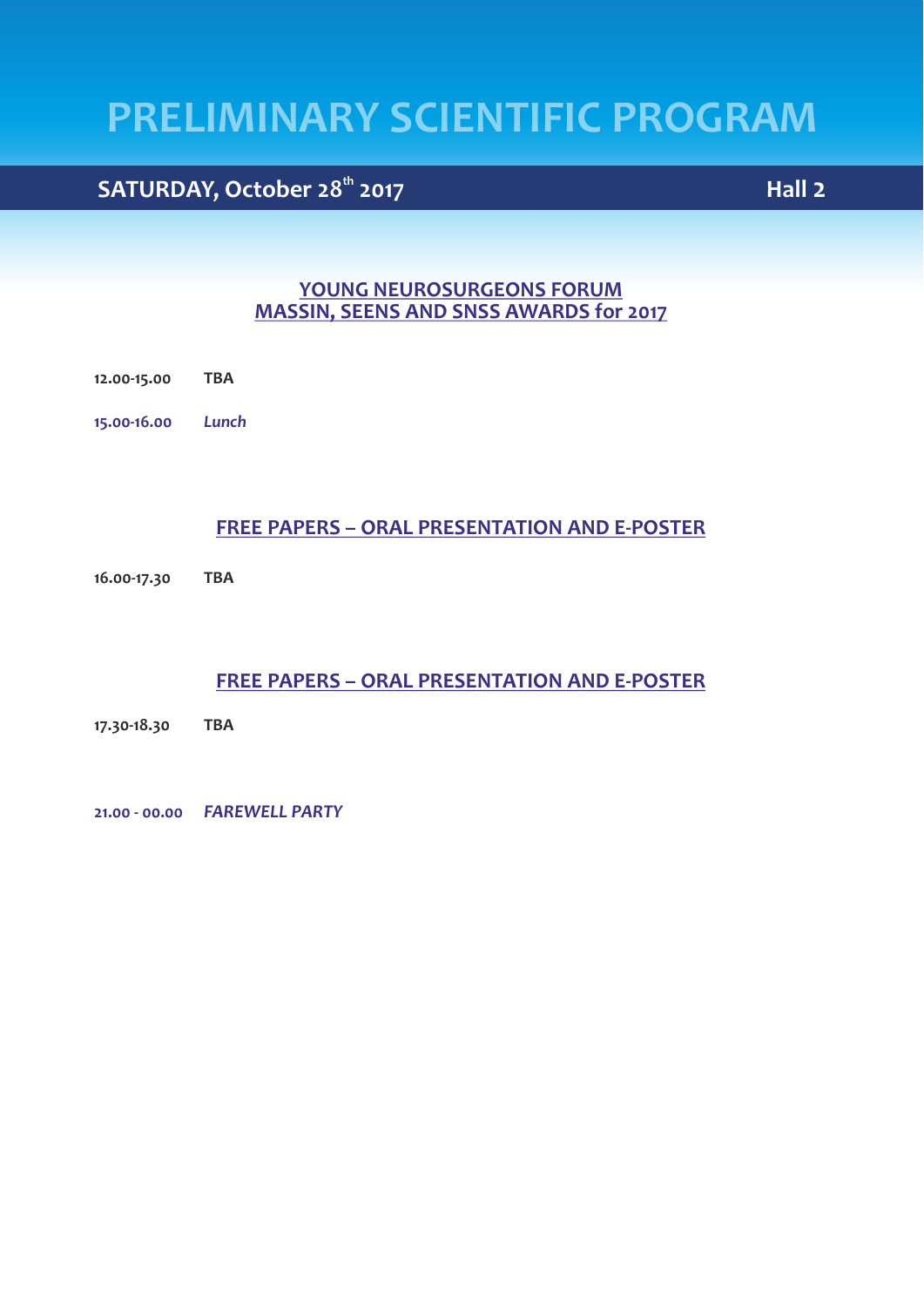# **the SUNDAY, October 29<sup>th</sup> 2017 <b>Hall 1 Hall 1**

### **PLENARY SESSION – NEUROTRAUMA**

- 08.30-08.50 **Neuroimaging of Traumatic Brain Injury: MRI versus CT** Alexander Potapov, Russia
- 08.50-09.10 **Outcome from mild traumatic brain injury Predicting value of MR** Petar Vulekovic, Serbia
- 09.10-09.30 **Surgical Management of Subaxial Cervical Fractures** Fatos Olldashi, Albania
- 09.30-09.50 **Monitoring of posttraumatic cerebral hemodynamics by transcranial Doppler sonography - a novel perspectives** Bruno Splavski, Croatia
- 09.50-10.10 **Discussion**
- *10.10-10.30 Coffee break*

**PLENARY SESSION – EDUCATION**

- **10.30-10.50 Madjid Samii's Contribution in Emerging Neurosurgery in Africa** Abdeslam El Khamlichi, Morocco
- **10.50-11.10 TBA** Alexandru-Vlad Ciurea, Romania
- **11.10-11.30 Leadership in Neurosurgery** Yavor Enchev, Bulgaria
- **11.30-11.503 D Printing in Neurosurgery** Nikolay Gabrovsky, Bulgaria
- **11.50-12.10 Discussion**

### **YOUNG NEUROSURGEONS FORUM MASSIN, SEENS AND SNSS AWARDS for 2017**

**12.10-13.30 TBA**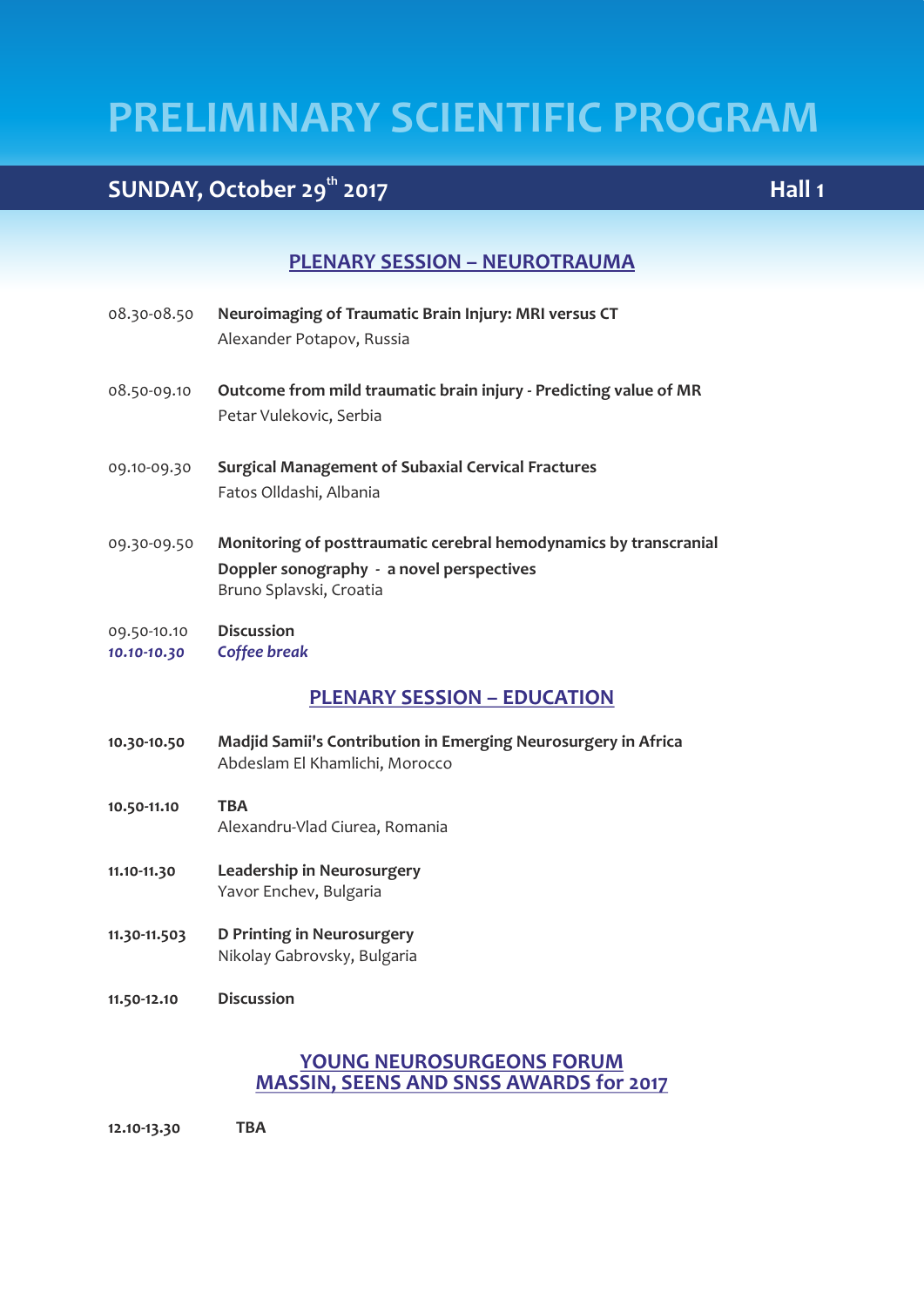### **SOCIAL PROGRAM**

**Please complete your registration here:** www.massin2017.me For all registered participants SOCIAL PROGRAM is included. Please choose which program you will take part in. You can choose all. Only Welcome Faculty reception by the invitation.

#### **RECEPTIONS**

- **Wednesday, October 25<sup>th</sup> Welcome faculty reception** *(Faculty and by invitation only)* 
	- Thursday, October 26<sup>t</sup> Montenegrin traditional dinner
- **Friday, October 27<sup>th</sup> Gala dinner**
- **· Saturday, October 28<sup>th</sup> Farewell party**

### **ADDITIONAL SOCIAL PROGRAM EXCURSIONS**

| Thursday, October 26th           | <b>CETINJE</b> Old Royal Capital & LOVCEN Mausoleum EUR 45,00 |                  |
|----------------------------------|---------------------------------------------------------------|------------------|
| Friday, October 27 <sup>th</sup> | <b>KOTOR</b> - Fortified Town                                 | <b>EUR 50,00</b> |

### **SOCIAL PROGRAM FOR PARTICIPANT'S ACCOMPANYING PERSON**

### **RECEPTIONS**

- **· Wednesday, October 25<sup>th</sup>** Welcome Faculty reception (by invitation only) **thursday, October 26<sup>th</sup> Montenegrin traditional dinner EUR 30.00**
- **thereform Friday, October 27<sup>th</sup> Gala dinner <b>EUR 45,00**
- *t***Saturday, October 28<sup>th</sup> Farewell party EUR 35,00**

### **ADDITIONAL SOCIAL PROGRAM EXCURSIONS**

| Thursday, October 26"            | CETINJE Old Royal Capital & LOVCEN Mausoleum EUR 45,00 |                  |
|----------------------------------|--------------------------------------------------------|------------------|
| Friday, October 27 <sup>th</sup> | <b>KOTOR</b> - Fortified Town                          | <b>EUR 50,00</b> |

**NOTE**: If you are interested to visit some other Cities and places in the region, please be free to contact us with your request. We would be happy to assist you and organize a special arrangement for you.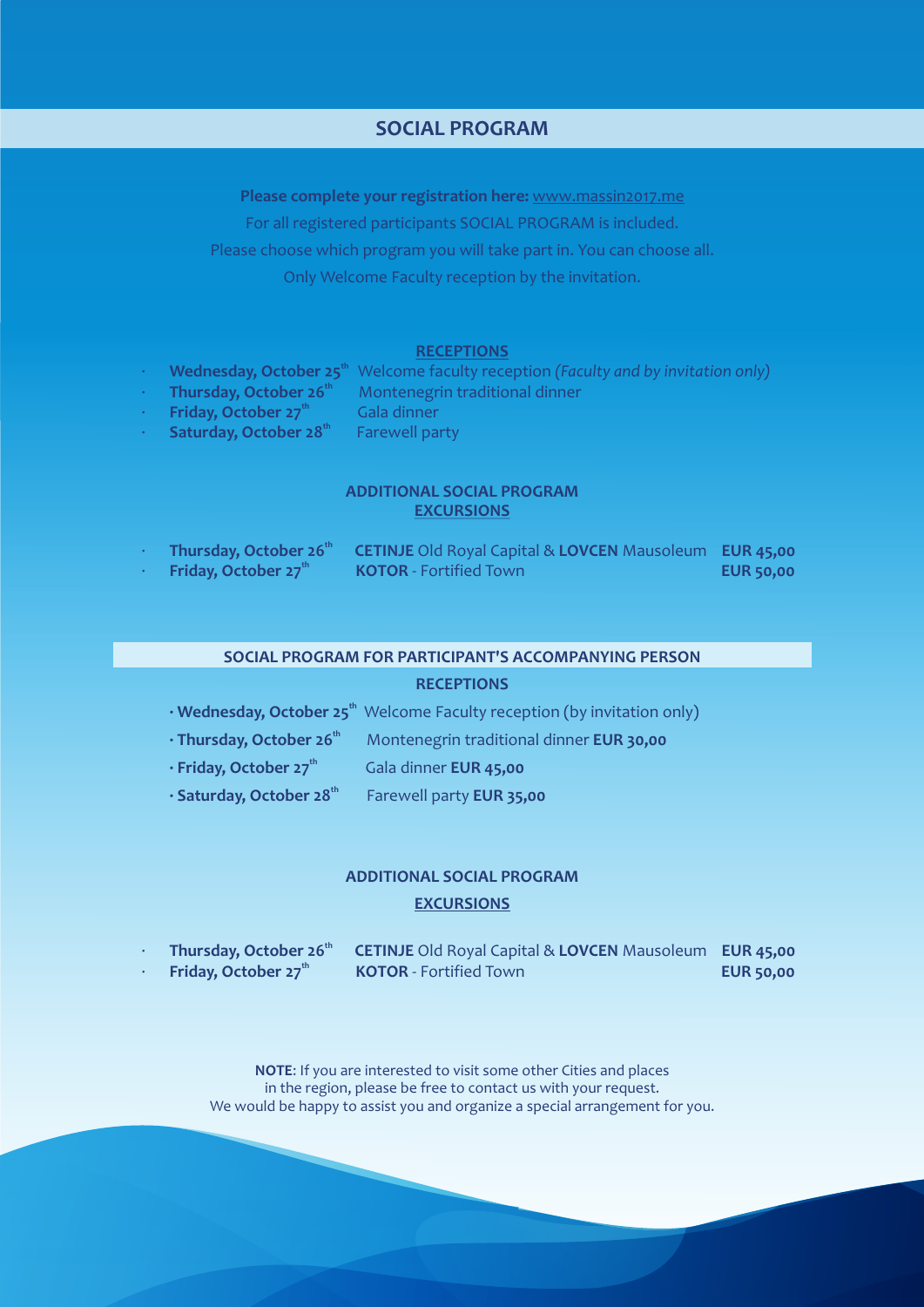### **IMPORTANT CONGRESS INFORMATION**

#### **GENERAL GONGRES INFORMATION**

**6th MASSIN Anniversary Congress** will take place in **Bečići, Budva, Montenegro** during the period **October 26-29 2017**. Congress Venue place will be **Splendid Conference and Spa Resort**.

The 6th MASSIN Congress is dedicated to a special anniversary – the 80th birthday of Prof. Madjid Samii. This Congress will be hosted by the Southeast European Neurosurgical Society – SeENS, and it will be organized in coordination with the Association of Physicians in Montenegro, Clinical Centre of Podgorica / Clinic of Neurosurgery and Serbian Neurosurgical Society, and endorsed by the Ministry of Health of the Republic of Montenegro.

We envisage a rich, dynamic and thought-provoking scientific programme, without specific thematic limits – presentations addressing all aspects of neurosurgery and neurosciences are welcomed.

### **Congress will be accredited by EACCME and Commission for Continuing Education, the Medical Chamber of Montenegro**.

The invited speakers at this event will include the world's leading experts in the field of neurosurgery, who will contribute to the exchange of new knowledge and skills.

#### **CALL FOR ABSTRACTS**

#### **1) FREE PAPERS – ORAL PRESENTATION AND E-POSTER**

You are kindly invited to submit your abstract for the congress MASSIN 2017, either for faculty, oral or poster presentation. Online abstract submission is opened and it will be closed on July 16<sup>th</sup> 2017. On time reminders will be send in the meantime periodically.

**The abstract should be submitted by 15th July 2017 as on-line submission**. All abstracts will be reviewed. Accepted abstracts will be published in the Abstract Book. Carefully read the guidelines stated here before submitting your abstract. Acknowledgment of receipt of your submission will be returned to your e-mail address immediately upon submission. If you do not receive our e-mail, your submission was not completed and your abstract needs to be resubmitted. Please note, that acknowledgment of receipt of your abstract submission does not mean that your abstract is accepted by the Scientific Committee. Final notification of your abstract acceptance will be send after final approval of the Scientific Committee no later than **th August 15 2017**.

### **2) YOUNG NEUROSURGEONS FORUM – MASSIN, SEENS AND SNSS AWARDS**

Continuing the good practice established at The First Annual Meeting of the Serbian Neurosurgical Society held in Belgrade in 2015, **SNSS** at this occasion with international participation, **SeENS** and **MASSIN** are pleased to announce the **Best Young Neurosurgeon Paper and Presentation Award** for 2017, within their joint session. Eligible for the award are scientific papers by young neurosurgeons from Serbia and abroad (**up to 40 years of age**). The papers submitted for the award will be presented by their authors and assessed by a jury of national and international experts. **AWARDS:**

- **1. MASSIN**
- **2. SeENS**
- **3. SNSS Full Participation at EANS 2018 from October 21, 2018 — October 25, 2018 in Brussels, Belgium.**

We are also pleased to announce Young Neurosurgeons' Forum as a special segment of the academic programme of the Congress.

### **INSTRUCTION FOR ORAL PRESENTATIONS AND E-POSTERS**

### 1. Please submit your abstract thru the **Online submission FORM**at the **Congress web site**www.massin2017.me

2. Authors presenting abstracts must register immediately after receiving notification that their abstract has been accepted.

3. Abstracts must be submitted in English.

4. Titles should be entered in the "Title Field" in the on-line submission form and as part of the abstract.

5. Your abstract should be submitted (uploaded) as a Word document. Abstract text should contain no more than 1600 characters including space. Font Times New Roman 12. Presented author should be assigned with **Bold letters**. Use standard abbreviations. Place a special or unusual abbreviation in parentheses after the full word when it appears for the first time.

6. Any tables, graphs or diagrams should be sent together with the abstract.

**7. Authors' names and institutions** should be entered in the appropriate fields in the **Abstract Submission Form** on the Congress web site. The following data is needed for the "Institution Field" - Name of the Institution, Department, City and Country. **Coauthors names and Institution** should be part of the submitted abstract.

8. Please avoid references. However, if references are used they should be included in the text as: (Authors, journal, year, volume, pages).

9. Abstracts must be written in comprehensible English and must conform to the guidelines or they will not be accepted. 10. It is the author's responsibility to submit a correct abstract. Any errors in spelling, grammar, or scientific fact will be reproduced as typed by the author. Changes to abstract can only be accepted until the deadline.

#### **NOTIFICATION OF ACCEPTANCE**

Notification of acceptance / rejection will be mailed not later than **August 15<sup>th</sup> 2017.** Please contact Congress Secretary (abstract@massin2017.me) if you have not received your **st** notification e-mail after **August 31 2017**).

The corresponding author will receive any correspondence concerning the abstract.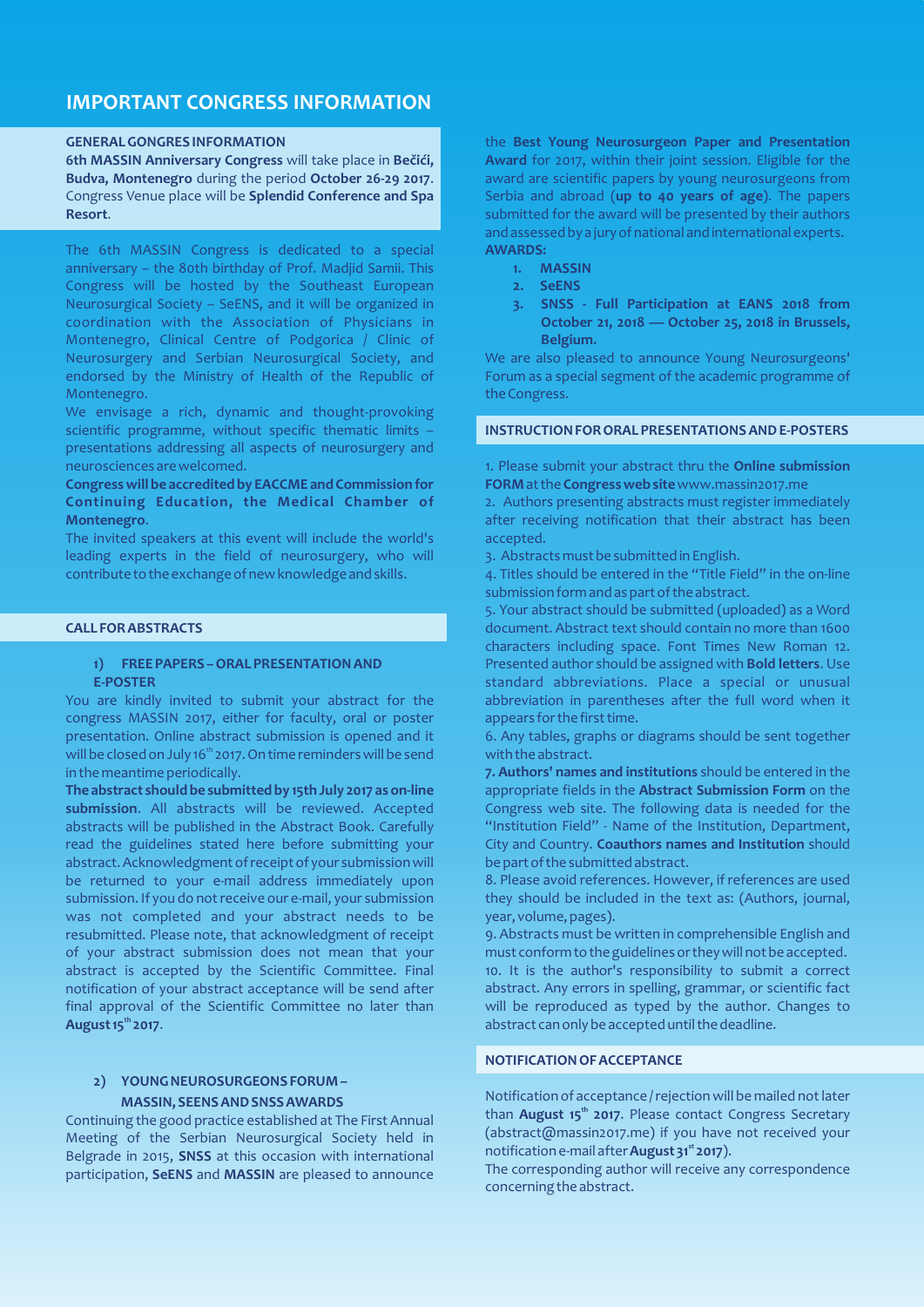### **IMPORTANT REGISTRATION INFORMATION**

### **REGISTRATION FEE**

| <b>Categorie</b>                 | <b>Early registration</b><br>Until May 31st 2017 | Late registration<br>from June 1st 2017<br>until October 15 <sup>th</sup> 2017 | On site registration<br>from October 26 <sup>th</sup> 2017<br>until October 29 <sup>th</sup> 2017 |
|----------------------------------|--------------------------------------------------|--------------------------------------------------------------------------------|---------------------------------------------------------------------------------------------------|
| <b>Special guests</b>            |                                                  |                                                                                |                                                                                                   |
| <b>Faculty</b>                   |                                                  |                                                                                |                                                                                                   |
| <b>Specialists</b>               | 250€                                             | 300€                                                                           | 350€                                                                                              |
| <b>Residents</b>                 | 70€                                              | 100€                                                                           | 120€                                                                                              |
| <b>Medical</b><br>students       | free                                             | free                                                                           | free                                                                                              |
| <b>Daily</b><br>registration fee |                                                  |                                                                                | 100€                                                                                              |
| <b>Pensioners</b>                | free                                             | free                                                                           | free                                                                                              |

### **Please complete your registration here:** *www.massin2017.me* **On line registration is mandatory for all categories.**

Please be informed that registration has to be **th** submitted and paid no later than **October 15 2017**.

Registration fee could be paid by Invoice (Bank transfer) or by Credit Card.

**Bank transfer:**All payments should be in Euros (€), except for residents of Serbia who can pay in local currency (RSD).

After submitting the registration form, you will receive a pro forma invoice with full bank data for the bank transfer.

**Credit card:** This option is available in the On-line Registration form.

Online registration system has a SSL (Security Socket Layer) certificate, so you can feel confident that your credit card information is secure and confidential.

There is a possibility for Nurses Satellite Symposium, which is the SeENS regular practice.

### **SNSS & SeENS PCO: MIROSS TRAVEL AGENCY**

Address: Majke Jevrosime 19/I 11000 Belgrade, Serbia Tel: +381.11.30 33 225, +381.11.30 33 226, Fax: +381.11.30 34 615 Web: www.miross.rs, E-mail: massin2017@miross.rs

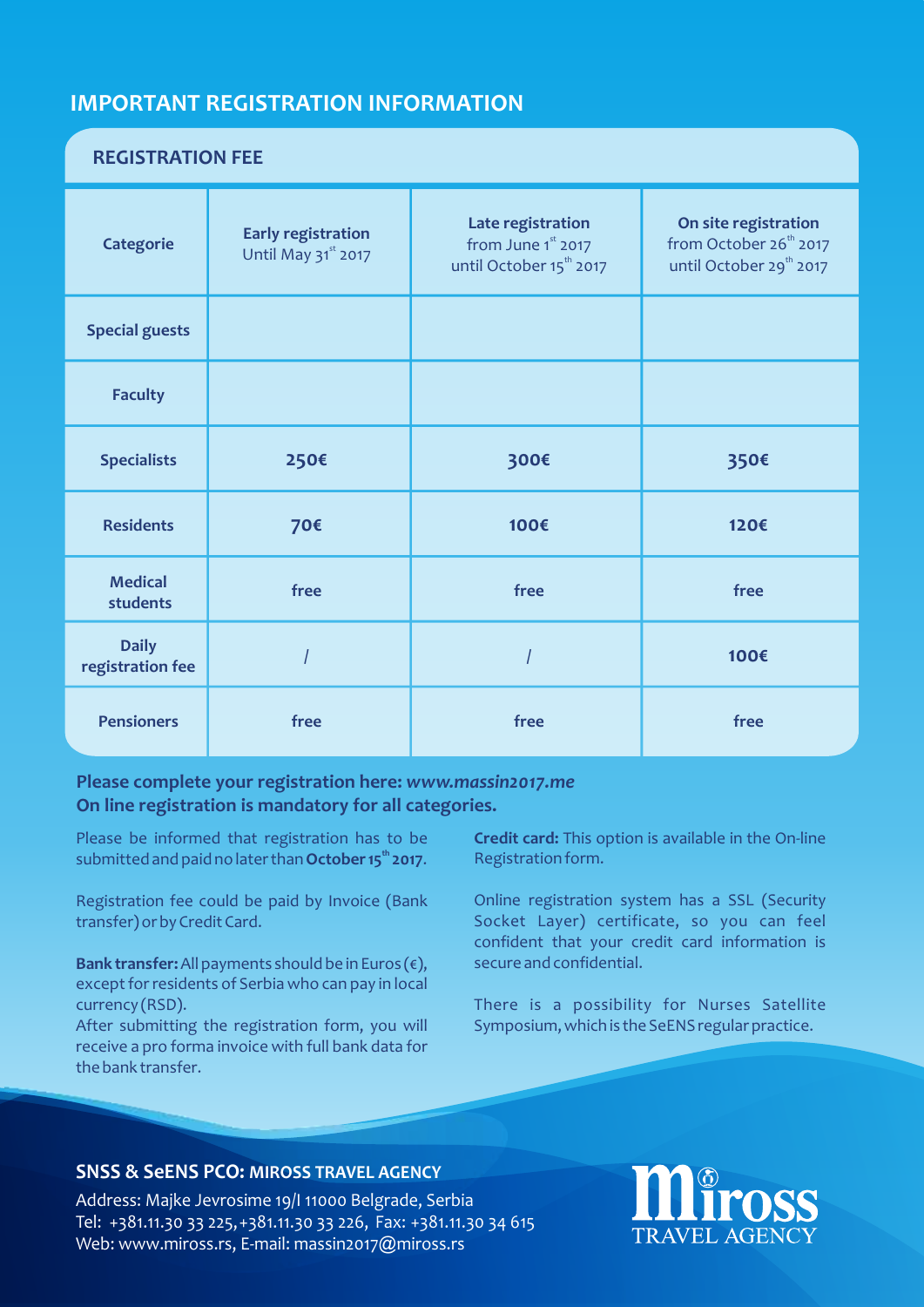### **GENERAL INFORMATION ABOUT MONTENEGRO**

**Location:** 41° 51' and 43° 30' of the north geographic width, and between 18° 26' and 20° 21' of east geographic length

Montenegro is a south European and a Mediterranean country. It is one of the most southern European states and faces the south part of the Adriatic Sea. About 500 km from Rome, 1.500 km from Paris, and Berlin, and about 2.000 km west from Moscow, Montenegro lies on the Balkan Peninsula in the very heart of Europe.

**Capital city:** Podgorica

**Time zone:**CEST

**Climate:**Mediterranean

**Average number of sunny days a year:** 240

**Swimming season:**180 days

**Electric current:** 220V/50Hz

**Currency:** Euro

**Country Code:** ME, MNE

### **HOW TO GET TO MONTENEGRO**

**Montenegro border crossings:**

Croatia – Debeli Brijeg Bosnia and Herzegovina – Ilino Brdo, Scepan Polje Serbia – Jabuka, Dobrakovo, Spiljani Kosovo – Kula Albania – Grncar, Bozaj, Sukobin **Montenegro Ports:** Bar, Budva, Kotor and Herceg Novi **Montenegro Airports:**

Podgorica (TGD) and Tivat (TIV)

**Montenegro Visa Regime:**

Find out more at http://www.visit-montenegro.com/ montenegro-visa-regimes/

### **HOW TO GET TO BECICI-BUDVA**

**Becici** is a part of **Budva** Municipality, Montenegro. It is located south-east of Budva, only 2 km of Budva city center.

### **By Plane**

The carriers Montenegro Airlines, Air Serbia, Adria Airways, Alitalia, Austrian Airlines, Ryanair and Turkish Airlines have regular flights to and from the airports in Montenegro. During the summer months, many airlines operate charter flights to Tivat and Podgorica.

### **By Train**

Budva has railway connections with Europe through the Belgrade - Bar rail line. The nearest railway stations are Sutomore (35 km), Bar (40 km) and Podgorica (65 km).

By Car

from Podgorica - by way of Cetinje or through the Sozina tunnel by way of Petrovac (€2.50 toll for cars)

from Bar - Adriatic Road

### **By Ship**

The ports of Budva, Bar, Kotor and Zelenika (Herceg Novi) have the status of international ports. The Porto Montenegro marina in Tivat can host the largest yachts (up to 150 metres long). The Port of Bar has a regular passenger ferry service, while large holiday cruisers arrive in the Port of Kotor. A regular ferry boat service operates between Bar and Bari, Italy.

### **VISAS REGIME FOR MONTENEGRO**

Holders of travel documents with a valid Schengen visa, valid visa of the United States, the United Kingdom of Great Britain and Northern Ireland and the Republic of Ireland or a residence permit in these countries may enter and stay, or transit the territory of Montenegro up to 30 days, but no longer of the period of validity of this visa if it less than 30 days.

Holders of travel documents issued by Member States of the European Union, the United States of America, the Kingdom of Norway, the Republic of Iceland, the Swiss Confederation, Canada, the National Union of Australia, New Zealand and Japan, may enter and stay in Montenegro up to 30 days without a visa.

Please contact the Embassy or Consulate in order to find more details about visa regime to enter Montenegro. Information about nearest Embassy or Consulate are available at the following page of Ministry of Foreign Affairs of Montenegro.

http://www.mvpei.gov.me/en/sections/Missio ns/Embassies-and-consulates-of-Montenegro/